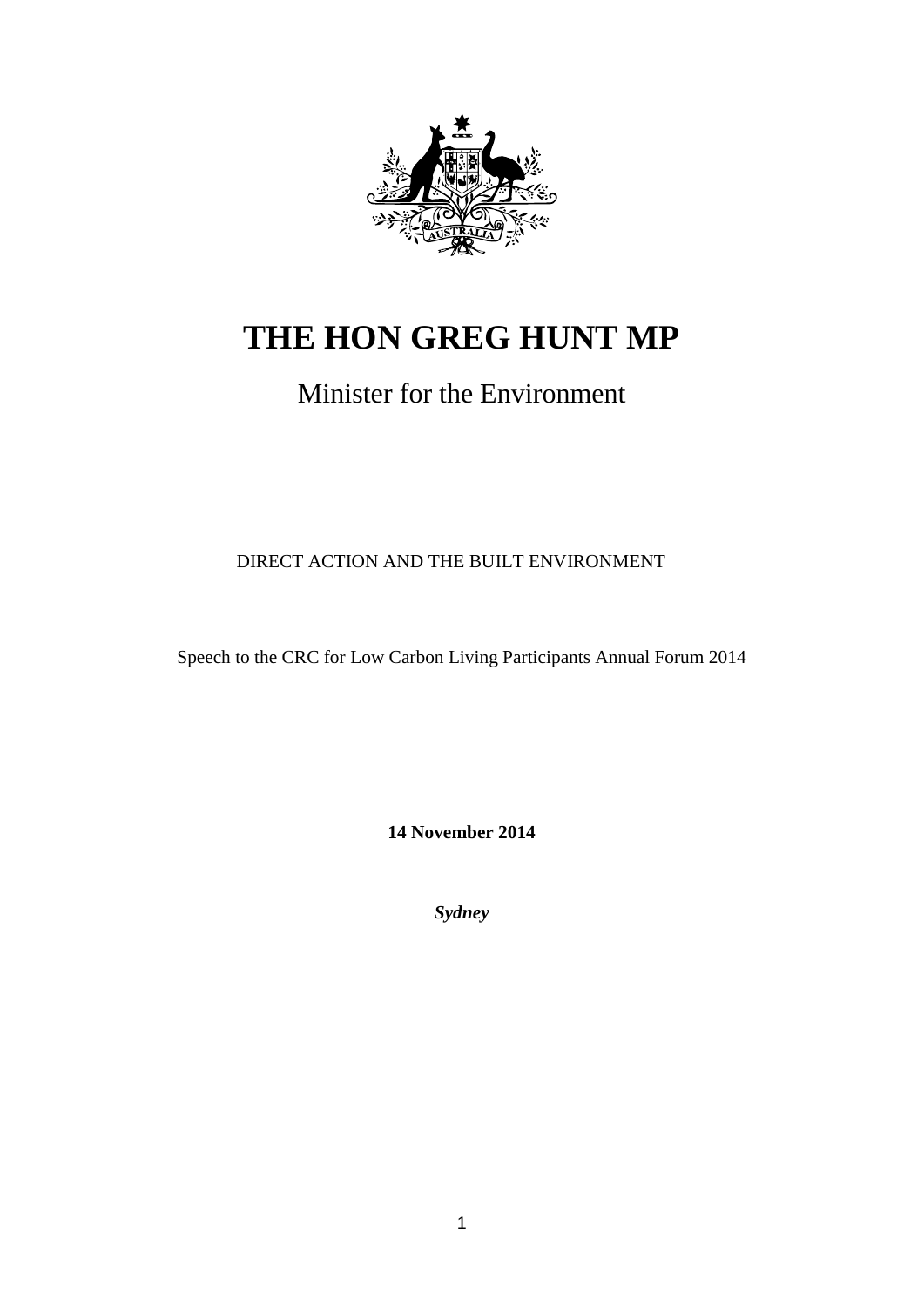#### **Introduction**

Just over one year ago I launched the Australian Government's environment policy: *A Plan for a Cleaner Environment*.

The underlying principle of the policy is the firm belief that protection of the environment and economic growth are two essential elements of a single goal: a stronger Australia. They are not mutually exclusive objectives.

Scientists, researchers, business and industry have a major role to play in a cleaner environment and a stronger Australia.

Research projects conducted by the CRC for Low Carbon Living and its partner organisations into technologies for the built environment sector — into low carbon design, into housing systems and precincts, into energy efficient manufacturing and construction — all demonstrate that there are diverse and innovative solutions to reduce carbon emissions.

The theme of the day is 'The Research Dividend' and I firmly believe that this can be a double dividend: delivering lower emissions and a stronger economy.

Our *Plan for a Clean Environment* rests on four pillars: clean air, clean land, clean water and heritage protection. This plan is an essential element of our national policy framework and encompasses simple, practical actions that will achieve real, measurable results.

Today, I want to focus on two important reforms contained within the clean air pillar of the plan: the abolition of the carbon tax and the implementation of our Emissions Reduction Fund, with a particular emphasis on energy efficiency in the built environment.

#### **1. The repeal of the Carbon Tax**

I am immensely proud of what we have achieved as a Government in such a short time.

This Government has kept its commitment to the Australian electorate: we have delivered on our promise to repeal the carbon tax.

We repealed the tax to reduce cost of living pressures on households and cost pressures on businesses.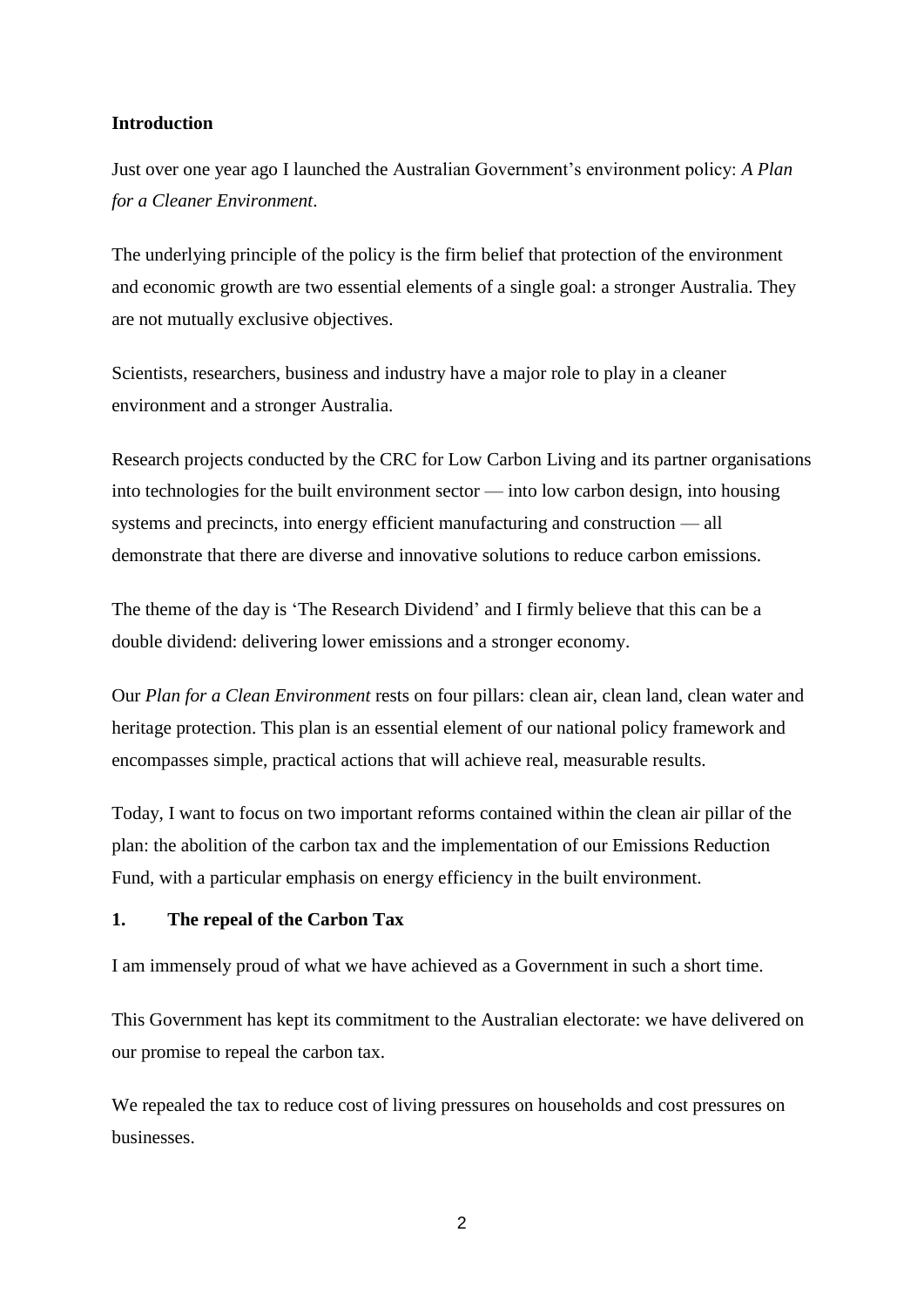Modelling by the Australian Treasury suggests that the removal of the carbon tax in 2014-15 means household costs should be on average about \$550 lower than they would be with the carbon tax.

By removing the carbon tax, the Government has also eliminated an administrative and compliance burden on business. Australian businesses were spending millions of dollars every year to comply with the carbon tax.

We were told that the carbon tax repeal would never proceed but it did. We were told we would never pass it but we did. We were told we would never see electricity and gas prices drop but the full savings are being backdated to 1 July 2014.

Importantly, the repeal of the carbon tax has paved the way for the Emissions Reductions Fund.

#### *2.* **The Emissions Reduction Fund**

The Emissions Reduction Fund is the centrepiece of the Government's policy to reduce emissions. It builds on the Carbon Farming Initiative to create incentives for businesses and communities across Australia to reduce greenhouse gas emissions.

The Government has committed \$2.55 billion to the Emissions Reduction Fund to invest directly in Australian businesses that reduce their emissions.

This is a big commitment to the environment and to Australian business.

The Emissions Reduction Fund implements a long-term framework for stable and sustainable climate change policy.

The Government will monitor the implementation of the Emissions Reduction Fund and progress towards Australia's target of a five per cent reduction in emissions on 2000 levels by 2020.

We have set the first review of the Emissions Reduction Fund to be at the end of 2015.

This means that any improvements can be made in response to lessons learnt during its implementation phase and to ensure that the Emissions Reduction Fund policy continues to support innovation and transformation of practices in business and communities.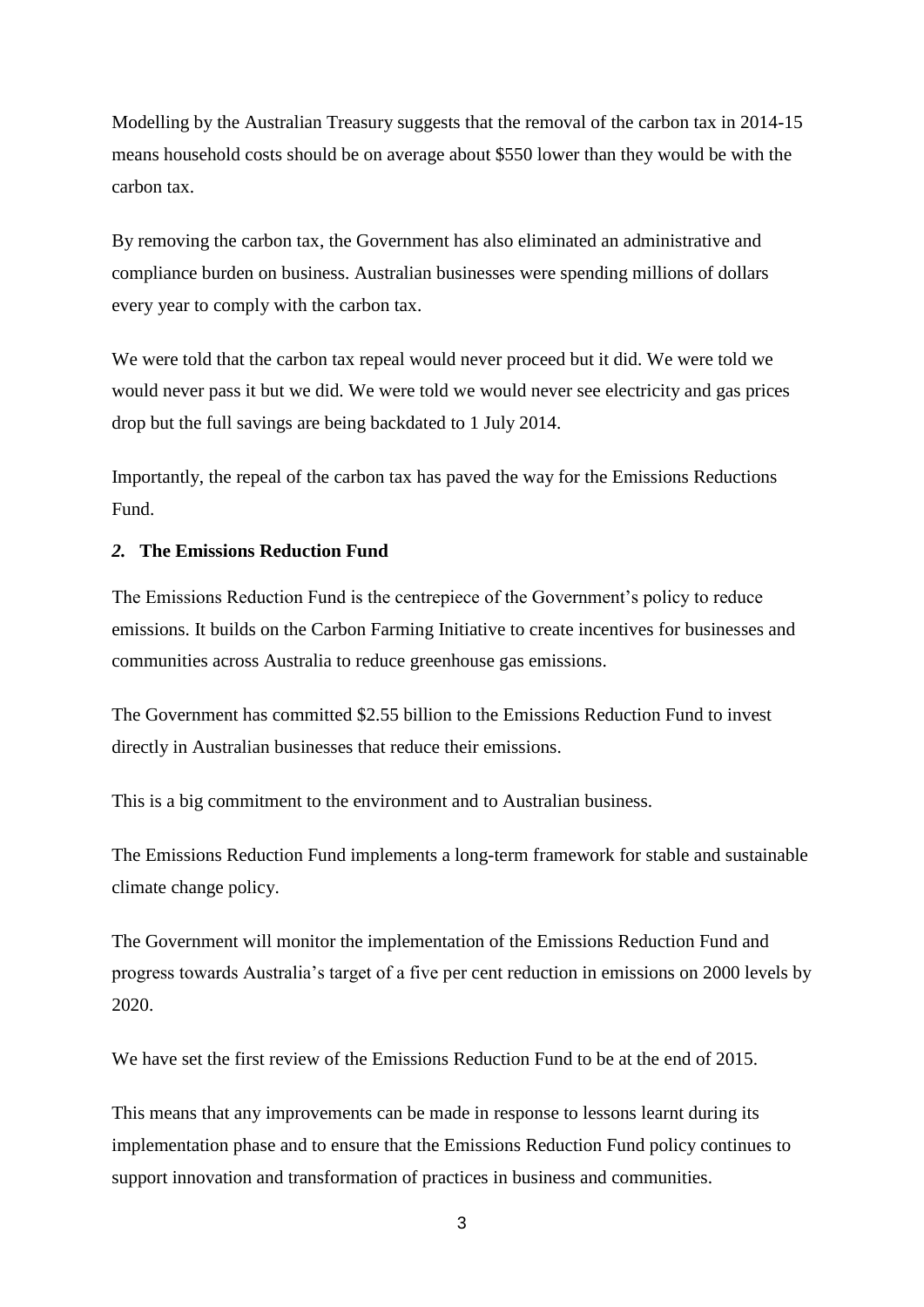#### **2.1. How the Emissions Reduction Fund works**

The Emissions Reduction Fund has three framework elements:

- *crediting* emissions reductions that have been certified by the Clean Energy Regulator, and are based on methods approved by an independent assurance body;
- *purchasing* of credited reductions by the Regulator through auctions where the lowest bids from proponents are first accepted and payment under the contract is tied to delivery of reductions; and
- *safeguarding* of public money spent on reductions by setting emissions baselines for large facilities.

I am pleased to report that the Carbon Farming Initiative Amendment Bill 2014, which gives legislative effect to the Fund, passed the Senate with amendments on 31 October 2014.

Amendments include increasing the standard contract duration from five to seven years - a key request of business – and powers for the period over which emissions reductions are credited to potentially be increased following review by the expert committee.

#### **2.2. Opportunities for business**

The Government's approach is to work positively with business to develop the Emissions Reduction Fund.

The Emissions Reduction Fund offers strong incentives to seek out actions that are in the interests of business as they reduce costs, and in the interests of the environment as they reduce emissions.

The Fund is targeted at achieving specific domestic emissions reductions. It does not put a tax on all emissions across the economy and so does not impose unnecessary costs that can erode business competitiveness or require a complex system of compensation.

In many cases, the actions taken to reduce emissions also deliver valuable co-benefits to businesses and the community. As you know from work done in the CRC, adopting technologies that are more energy efficient can reduce the energy costs of businesses and households.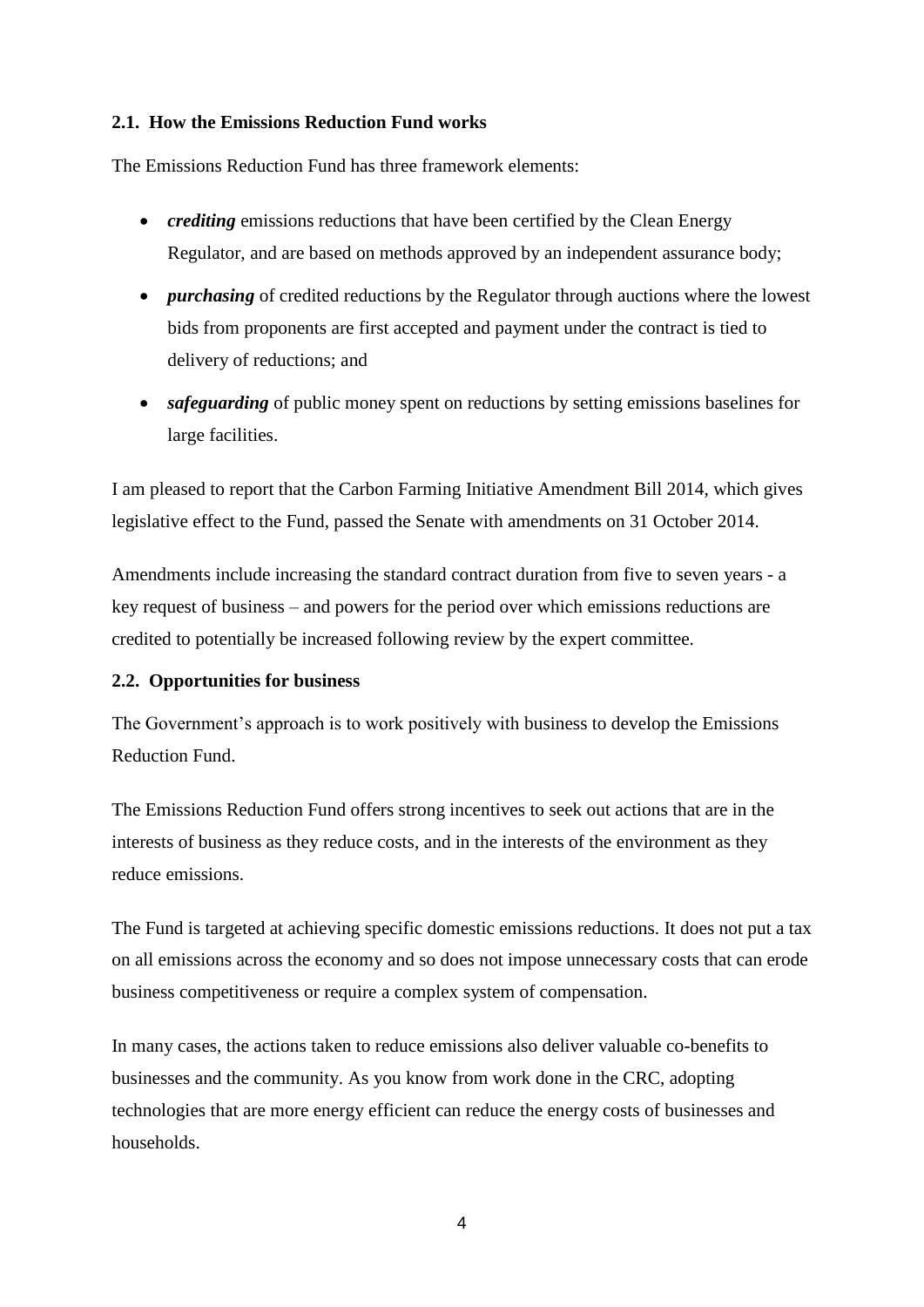This 'win–win' approach to climate change has a direct benefit to both the environment and the community.

Over the past year, the Government has worked with industries through technical working groups to develop emissions reduction methods that will ensure that as many projects as possible can participate in the Fund when the first auction starts next year.

There are 26 emission reduction methods currently available and over 20 more under development.

These new methods will provide incentives for cleaning up our environment through activities such as revegetation, investing in soil carbon, improving energy efficiency, cleaning up power stations and capturing gas from the millions of tonnes of waste deposited in our cities' landfills each year.

# **3. Building energy efficiency**

Energy efficiency is a key focus for a number of the new methods.

I know I am preaching to the converted when I say that there are significant opportunities to improve energy efficiency throughout the economy, especially in the built environment.

Improving energy efficiency helps reduce Australia's emissions and improves the competitiveness of our businesses. It also brings benefits to our communities through lower energy bills.

The Government has responded directly to stakeholder suggestions that we look at existing state-based energy efficiency schemes to design energy efficiency methods under the Emissions Reduction Fund.

We have drawn from the New South Wales Energy Savings Scheme to develop methods for three types of energy efficiency projects:

- projects that upgrade the National Australian Built Environment Rating System (NABERs) star rating of commercial buildings;
- projects that improve the energy efficiency of large groups of households or small businesses; and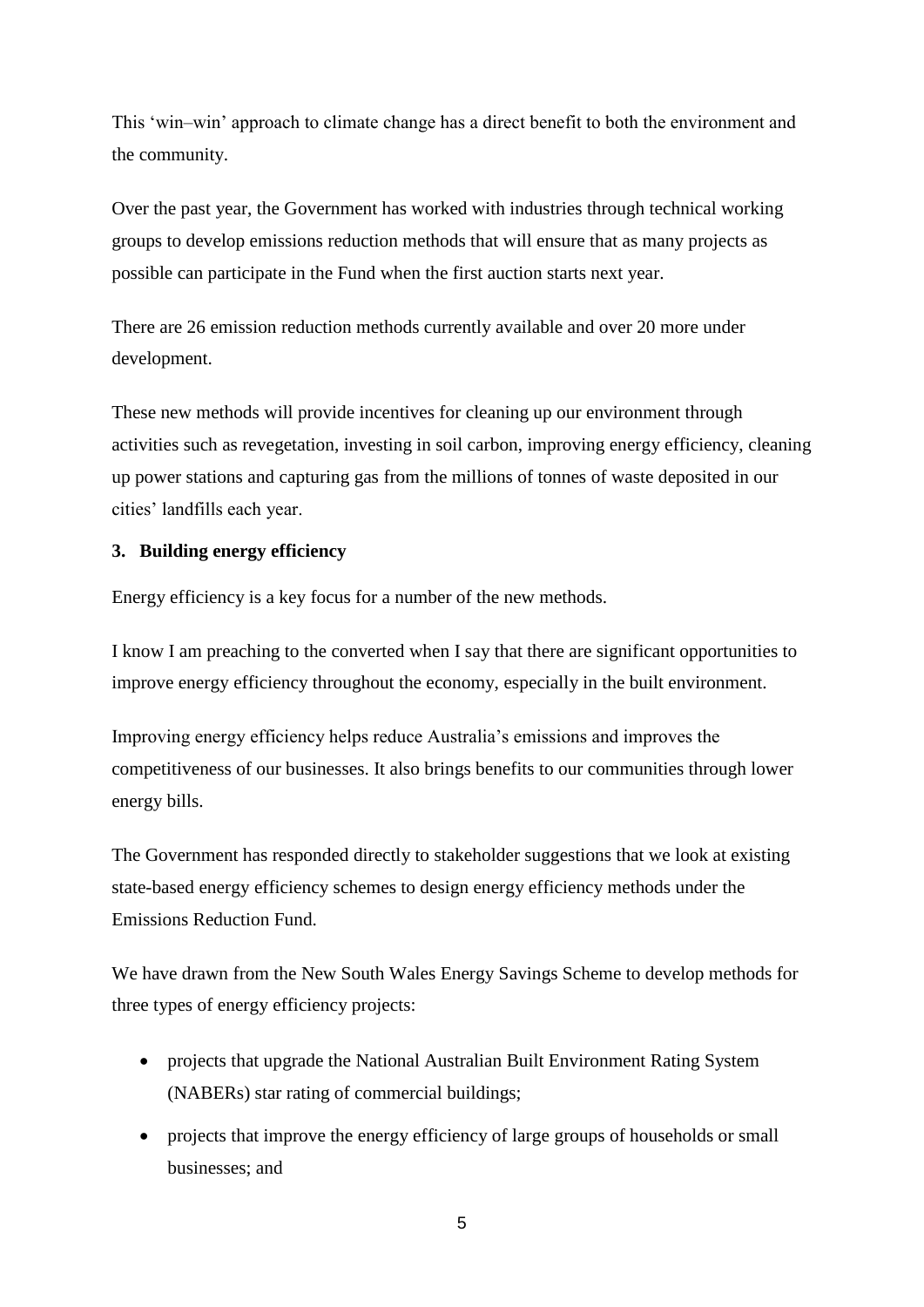projects that reduce emissions from industrial equipment and improve industrial fuel and energy efficiency.

# **3.1. Improving energy efficiency in commercial buildings**

The commercial buildings method applies to energy efficiency projects in offices, large shopping centres, hotels and data centres.

The method uses star rating tools under NABERS to measure emissions reductions from improved energy performance.

The energy performance of a commercial building is rated before the project starts and then rated regularly for the duration of the project to measure reductions in emissions associated with energy use. This is then compared to a business as usual baseline.

The method does not specify the activities that should be undertaken as part of a commercial buildings project. This provides flexibility for businesses to determine what activities are most appropriate for each building.

For example, a commercial buildings project could involve upgrading equipment in the building, such as lighting, air-conditioning or elevators.

It could also involve making changes to the building shell through installing window glazing or insulation to reduce energy use, or adopting better building energy management systems that automatically manage energy consumption.

# **3.2. Improving energy efficiency in households and small businesses**

The energy efficiency method for aggregated households and small businesses is also technology neutral.

Under this method, proponents such as energy retailers would offer goods and services designed to deliver energy savings to a large group of households or small businesses. The proponent would then aggregate the savings under a single project.

The method measures emissions reductions by comparing energy use between the subset of customers that receive the goods and services, with those who do not receive the goods and services.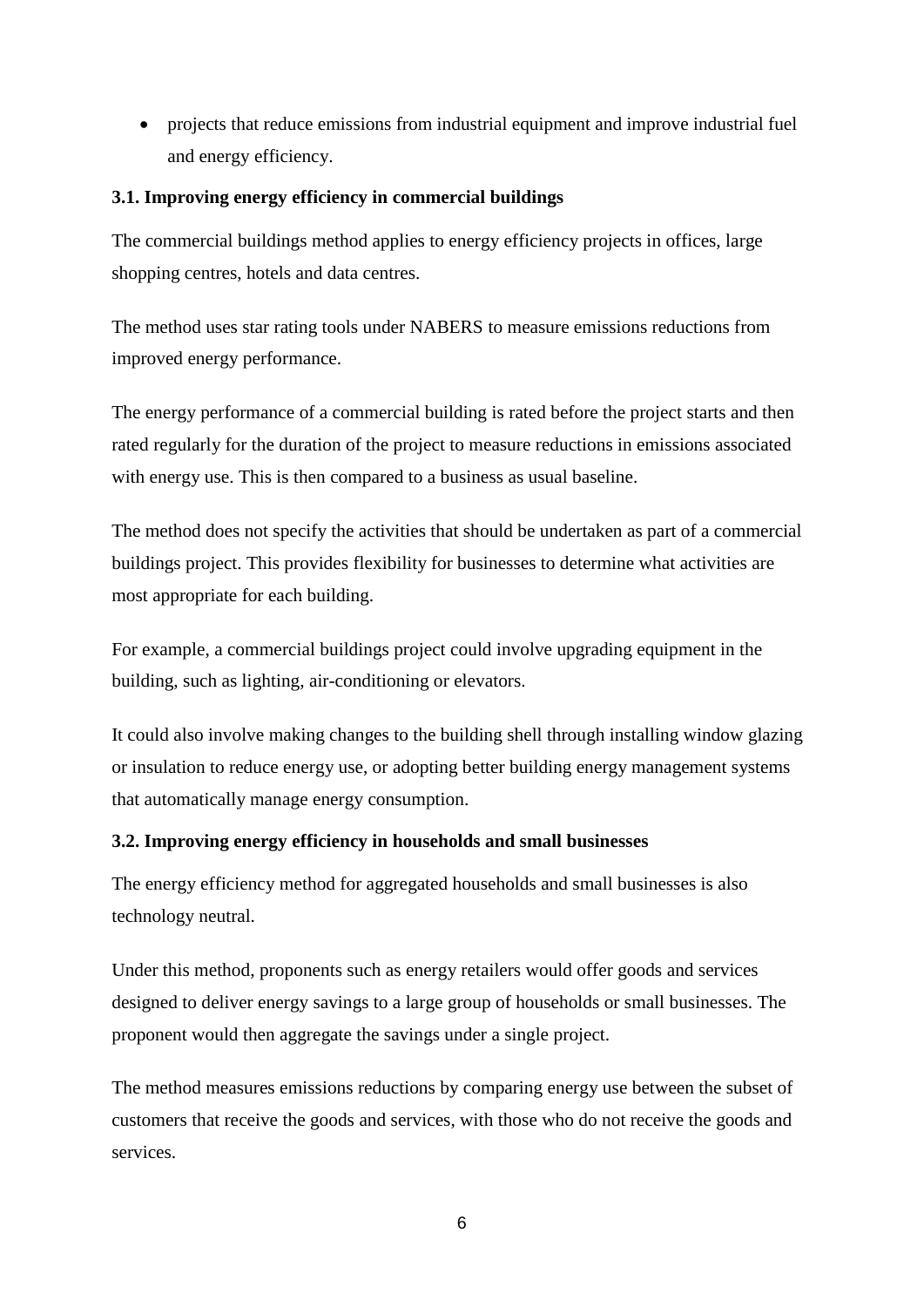Here 'goods and services' could include anything from the installation of more energy efficient appliances to an information campaign that encourages energy efficient behaviour.

For example, a project could involve an energy retailer sending advice on how to reduce energy consumption to a group of its customers.

Improvements in energy efficiency under this method could be small: at the level of individual households.

However, multiplied thousands of times across the economy, seemingly small initiatives to improve energy efficiency can add up to sizeable reductions in energy use and emissions.

# **3.3. Improving energy efficiency in industrial systems**

The Government is also working with business to develop a method for industrial fuel and energy efficiency.

This method will support a wide range of improvements in industrial facilities, such as upgrading boilers and heating, fuel switching, improving control systems and processes and improving the efficiency of fans and compressed air systems. These projects will improve business productivity, while also cleaning up the environment.

We are keen to hear the views of interested businesses and individuals on all ERF methods, so please check the Department of the Environment's website for more information as draft methods are released for consultation.

The Government will continue to consult businesses to determine priorities for further method development.

As new methods are developed, more activities can be credited. We welcome suggestions from industry about potential new methods that could reduce emissions at low cost.

#### **Conclusion**

The Government is committed to working with researchers, industry and the broader community as we implement the Emissions Reduction Fund.